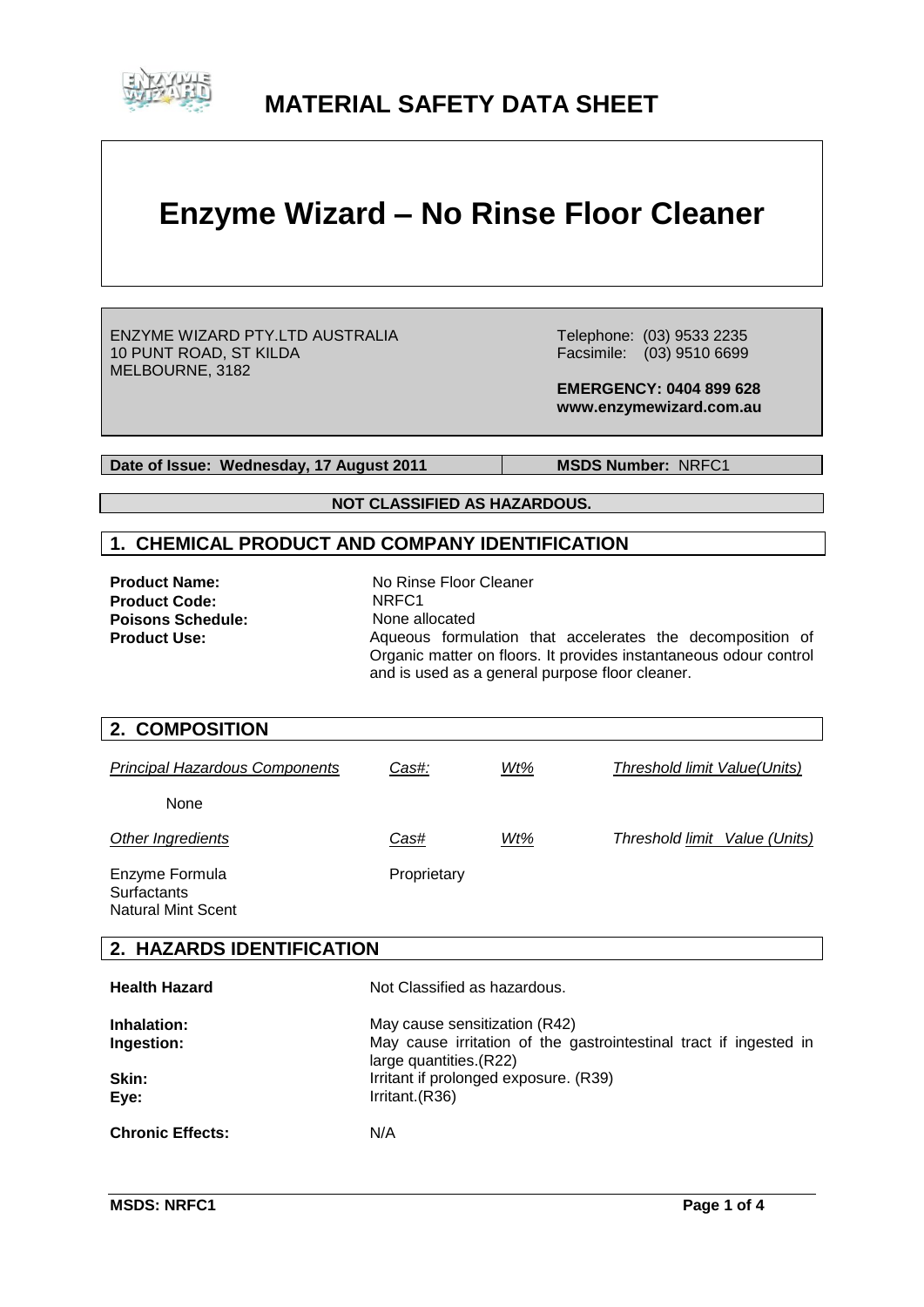#### **3. FIRST AID MEASURES**

| <b>First Aid</b>             |                                                                                                                        |
|------------------------------|------------------------------------------------------------------------------------------------------------------------|
| Inhalation:                  | Remove victim to fresh air. Call a physician immediately. (S63)                                                        |
| Ingestion:                   | Rinse mouth with water. Give water to drink. DO NOT induce<br>vomiting. (S62)                                          |
| Skin:                        | Wash contaminated skin with plenty of water.<br>Remove<br>contaminated clothing and wash before re-use. (S28)          |
| Eye:                         | Hold eyes open, flood with water for at least fifteen minutes.<br>Seek medical attention if irritation persists. (S26) |
| <b>First Aid Facilities:</b> | Eye wash station.                                                                                                      |
| <b>Advice to Doctor:</b>     | Treat symptomatically.                                                                                                 |

# **4. FIRE FIGHTING MEASURES**

**Flash Point:** Not applicable<br> **Flammable Limits:** Not applicable **Flammable Limits:**<br>LEL: **Fire/Explosion Hazards: Fire Fighting Media:**

**LEL:** Not applicable Not a fire risk. Any means to subdue surrounding fire Flammability: Not flammable, not combustible. **Decomposition Temp:** This product may decompose when heated to temperatures above its boiling point.

#### **5. ACCIDENTAL RELEASE MEASURES**

**Spills & Disposal:** Slippery when spilt. Clean up immediately to avoid further accidents. Wear protective equipment to avoid skin and eye contact. Contain spilled material using sand or earth. Transfer spilled material to suitable containers for re-use or disposal. Clean spill with mop or rag. Secure area with warning of slippery floor.(S35)

# **6. HANDLING AND STORAGE**

**Precautions to be taken in Storage:** Store in the original container in a cool, dry place out of direct sunlight. Keep container closed when not in use.(S3/S7)

# **7. EXPOSURE CONTROLS, PERSONAL PROTECTION**

| <b>Exposure Standards:</b><br><b>Personal Protective Equipment</b> | None established for this product.                                                                                                                                 |
|--------------------------------------------------------------------|--------------------------------------------------------------------------------------------------------------------------------------------------------------------|
| <b>Eye/Face Protection:</b>                                        | Wear close fitting goggles or face shield when there is potential<br>for eye contact with the undiluted material. (S39)                                            |
| <b>Skin Protection:</b>                                            | Wear PVC or rubber gloves. (S37)                                                                                                                                   |
| <b>Clothing:</b>                                                   | No special requirements.                                                                                                                                           |
| Eng. Controls:                                                     | Use in a well-ventilated area. (S51)                                                                                                                               |
| <b>Work/Hygienic Practices:</b>                                    | Always wash hands before smoking, eating or using the toilet.<br>Wash contaminated clothing and other protective equipment<br>before storing or re-using.(S20/S21) |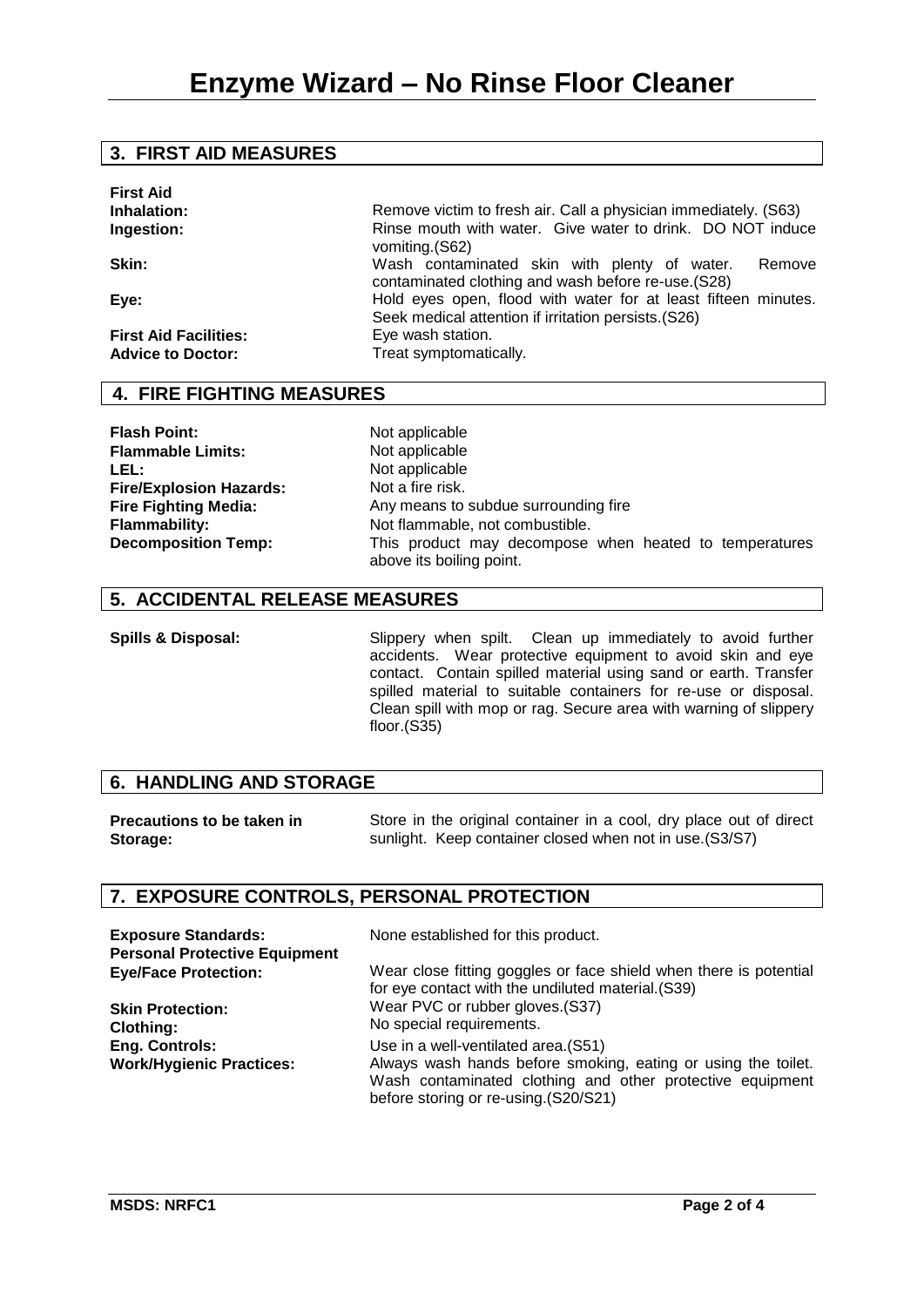# **8. PHYSICAL AND CHEMICAL PROPERTIES**

| Appearance:                            | Green Liquid - Natural Mint scent |
|----------------------------------------|-----------------------------------|
| Odour:                                 | Mint                              |
| <b>Boiling Point:</b>                  | N/A                               |
| <b>Solubility in Water:</b>            | Complete                          |
| <b>Solubility in Organic Solvents:</b> | N/A                               |
| Specific Gravity $(H2O=1)$ :           | 1.035                             |
| pH:                                    | 6.27                              |
| Viscosity (20°C):                      | N/A                               |
| Vapour Pressure:                       | N/A                               |
|                                        |                                   |

#### **9. STABILITY AND REACTIVITY**

| <b>Stability:</b>                               | Yes. Stable under normal conditions of storage and use.      |
|-------------------------------------------------|--------------------------------------------------------------|
| <b>Hazardous Polymerization:</b>                | Will not occur. None                                         |
| <b>Incompatibility (Materials to</b><br>Avoid): | No dangerous reactions known under normal conditions of use. |

#### **10. TOXICOLOGICAL INFORMATION**

**Toxicology Information:** 29 CFR 1900

Oral: RLD 50: >5000mg/Kg Skin: Not a primary irritant.

#### **11. ECOLOGICAL INFORMATION**

**Biodegradability:** 28 days **Aquatic Toxicity: N/A**

# **12. DISPOSAL CONSIDERATIONS**

| <b>WASTE FROM RESIDUES</b>    |
|-------------------------------|
| <b>Destruction/Disposal:</b>  |
| <b>CONTAMINATED PACKAGING</b> |
| Decontamination/cleaning:     |
| <b>Destruction/Disposal:</b>  |
| Note:                         |

Dispose of materials or solid residues at a licensed site.(S56)

Rinse with water. Recycle following cleaning or dispose of at an authorised site. The user's attention is drawn to the possible existence of local regulations regarding disposal.

#### **13. TRANSPORT INFORMATION**

**UN Number:** None allocated **Proper Shipping Name:** None allocated **DG Class:** None allocated **Hazchem Code:** Not applicable<br> **Packaging Method:** None allocated **Packaging Method:** None allocated<br> **Packaging Group:** None allocated **Packaging Group:** None allocated<br> **EPG Number:** Not applicable **EPG Number: IERG Number:** Not applicable